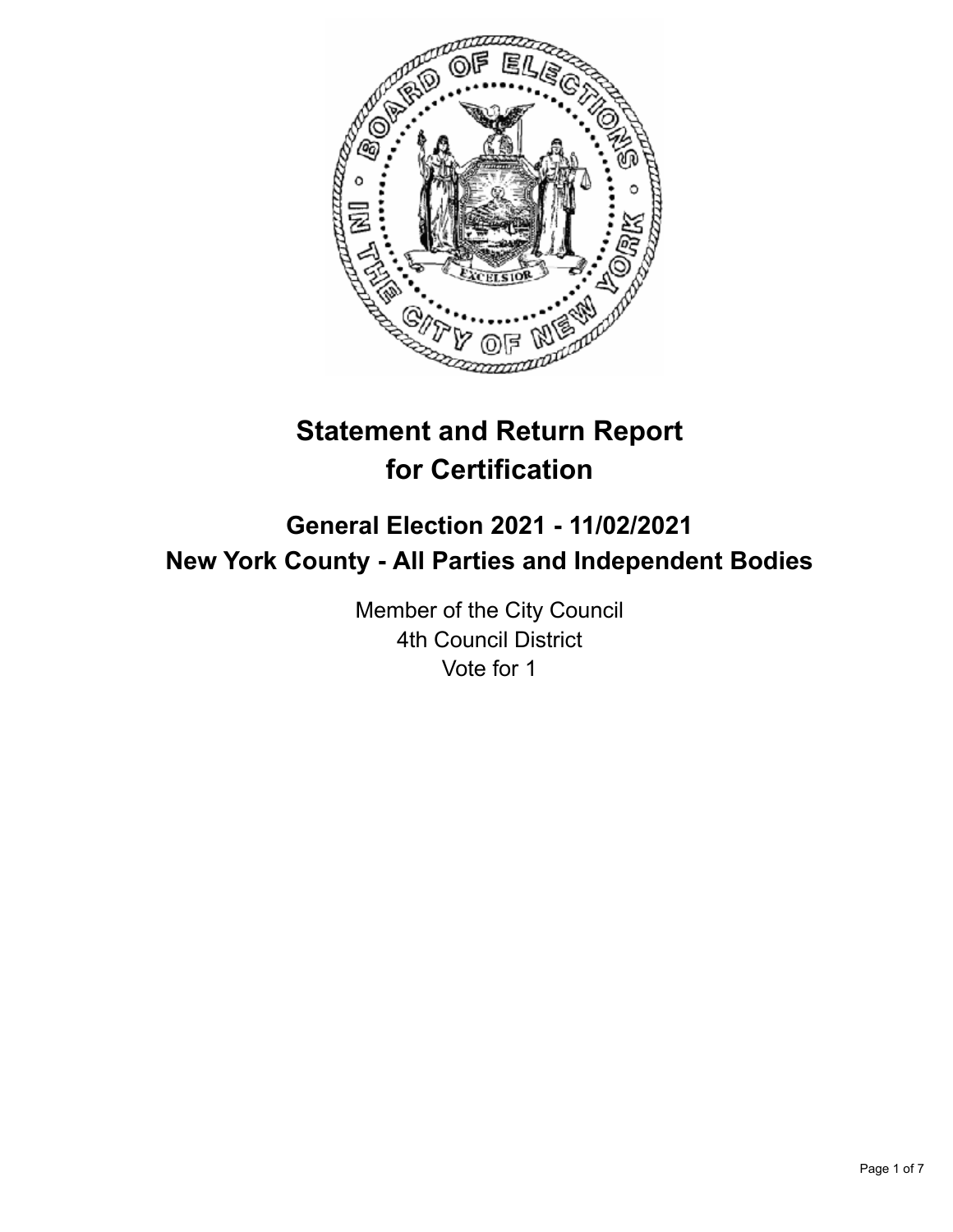

| <b>PUBLIC COUNTER</b>                                    | 135      |
|----------------------------------------------------------|----------|
| <b>MANUALLY COUNTED EMERGENCY</b>                        | $\Omega$ |
| ABSENTEE / MILITARY                                      | 19       |
| <b>AFFIDAVIT</b>                                         | 2        |
| <b>Total Ballots</b>                                     | 156      |
| Less - Inapplicable Federal/Special Presidential Ballots | $\Omega$ |
| <b>Total Applicable Ballots</b>                          | 156      |
| <b>KEITH POWERS (DEMOCRATIC)</b>                         | 122      |
| DAVID CASAVIS (REPUBLICAN)                               | 26       |
| DAVID CASAVIS (INDEPENDENT/LIBERTARIAN)                  |          |
| <b>Total Votes</b>                                       | 149      |
| Unrecorded                                               |          |

| <b>PUBLIC COUNTER</b>                                    | 1,187 |
|----------------------------------------------------------|-------|
| <b>MANUALLY COUNTED EMERGENCY</b>                        | 0     |
| ABSENTEE / MILITARY                                      | 177   |
| <b>AFFIDAVIT</b>                                         | 8     |
| <b>Total Ballots</b>                                     | 1,372 |
| Less - Inapplicable Federal/Special Presidential Ballots | 0     |
| <b>Total Applicable Ballots</b>                          | 1,372 |
| KEITH POWERS (DEMOCRATIC)                                | 1,010 |
| DAVID CASAVIS (REPUBLICAN)                               | 273   |
| DAVID CASAVIS (INDEPENDENT/LIBERTARIAN)                  | 23    |
| RICK JORGENSEN (WRITE-IN)                                | 1     |
| <b>Total Votes</b>                                       | 1,307 |
| Unrecorded                                               | 65    |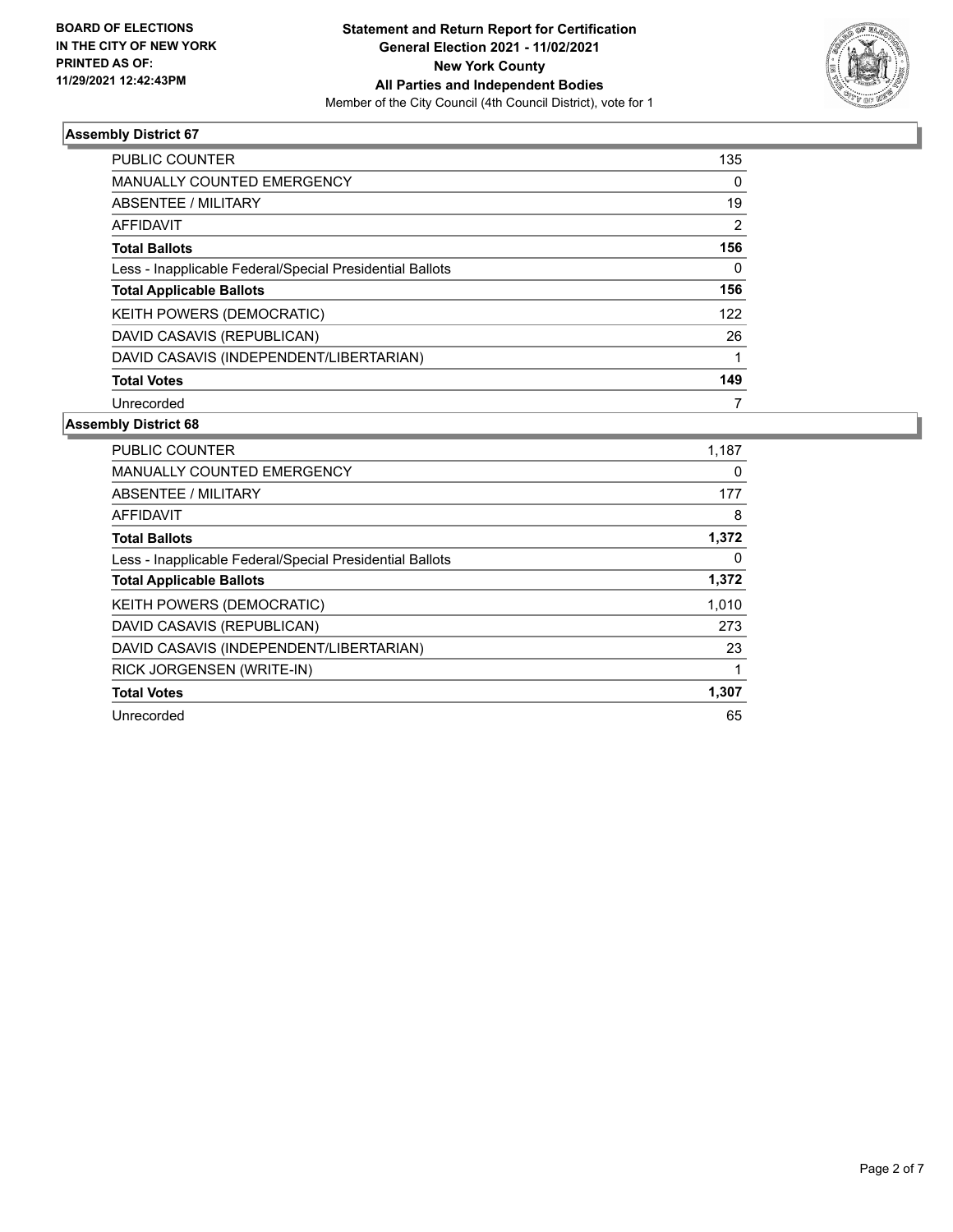

| PUBLIC COUNTER                                           | 14,675         |
|----------------------------------------------------------|----------------|
| MANUALLY COUNTED EMERGENCY                               | 0              |
| <b>ABSENTEE / MILITARY</b>                               | 3,065          |
| <b>AFFIDAVIT</b>                                         | 135            |
| <b>Total Ballots</b>                                     | 17,875         |
| Less - Inapplicable Federal/Special Presidential Ballots | 0              |
| <b>Total Applicable Ballots</b>                          | 17,875         |
| KEITH POWERS (DEMOCRATIC)                                | 12,253         |
| DAVID CASAVIS (REPUBLICAN)                               | 4,459          |
| DAVID CASAVIS (INDEPENDENT/LIBERTARIAN)                  | 263            |
| ADRIENNE ROTHSCHILDS (WRITE-IN)                          | 1              |
| ALEXANDRA RABINOWITZ (WRITE-IN)                          | 1              |
| ALLIE RYAN (WRITE-IN)                                    | $\overline{c}$ |
| CAROL J. SHINE (WRITE-IN)                                | 1              |
| DAN GARODNICK (WRITE-IN)                                 | 1              |
| DENISE Y. BREENER (WRITE-IN)                             | 1              |
| DOUGLAS LEVINE (WRITE-IN)                                | 1              |
| DR. MICHAEL M. VRANIC (WRITE-IN)                         | $\mathbf{1}$   |
| EVAN S COWIT (WRITE-IN)                                  | 1              |
| HARRISON MANIN (WRITE-IN)                                | 1              |
| JORDI MURPHY YANG (WRITE-IN)                             | 1              |
| JULIE MENIN (WRITE-IN)                                   | 1              |
| KARA DUNN (WRITE-IN)                                     | 1              |
| MARK FOLEY (WRITE-IN)                                    | 1              |
| MARK FOLLY (WRITE-IN)                                    | 1              |
| MIKE BERNSTEIN (WRITE-IN)                                | 1              |
| RAFEAL REYES (WRITE-IN)                                  | 1              |
| RENEE BERNSTEIN (WRITE-IN)                               | 1              |
| SAMUEL LO (WRITE-IN)                                     | 1              |
| UNATTRIBUTABLE WRITE-IN (WRITE-IN)                       | 4              |
| <b>Total Votes</b>                                       | 16,999         |
| Unrecorded                                               | 876            |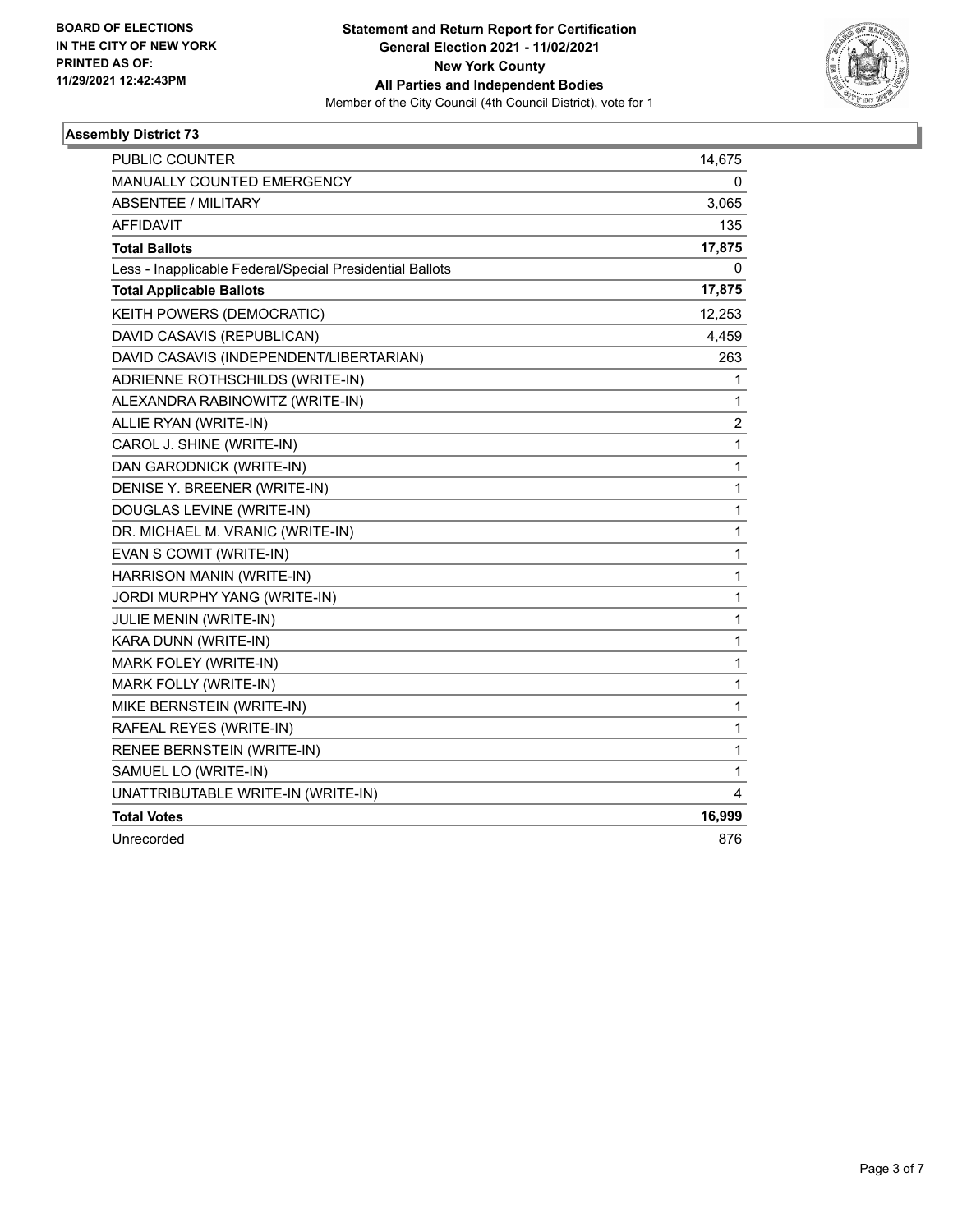

| <b>PUBLIC COUNTER</b>                                    | 7,156          |
|----------------------------------------------------------|----------------|
| MANUALLY COUNTED EMERGENCY                               | 9              |
| <b>ABSENTEE / MILITARY</b>                               | 765            |
| <b>AFFIDAVIT</b>                                         | 72             |
| <b>Total Ballots</b>                                     | 8,002          |
| Less - Inapplicable Federal/Special Presidential Ballots | $\Omega$       |
| <b>Total Applicable Ballots</b>                          | 8,002          |
| KEITH POWERS (DEMOCRATIC)                                | 6,259          |
| DAVID CASAVIS (REPUBLICAN)                               | 1,300          |
| DAVID CASAVIS (INDEPENDENT/LIBERTARIAN)                  | 133            |
| BENT KREUTEL (WRITE-IN)                                  | 1              |
| DAN GARODNICK (WRITE-IN)                                 | $\overline{2}$ |
| EDAN UNTERMAN (WRITE-IN)                                 | 1              |
| HARRISON F. SNIDER (WRITE-IN)                            | 1              |
| JESSICA SOLER (WRITE-IN)                                 | 1              |
| JILL HILL (WRITE-IN)                                     | 1              |
| JOSH THOMPSON (WRITE-IN)                                 | 1              |
| LILY SEGENREICH (WRITE-IN)                               | 1              |
| NEIL M. BARCLAY (WRITE-IN)                               | 1              |
| TEQUILA SIMPSON (WRITE-IN)                               | 1              |
| UNATTRIBUTABLE WRITE-IN (WRITE-IN)                       | 3              |
| WILLIE MAYS (WRITE-IN)                                   | 1              |
| <b>Total Votes</b>                                       | 7,707          |
| Unrecorded                                               | 295            |

| <b>PUBLIC COUNTER</b>                                    | 1,712 |
|----------------------------------------------------------|-------|
| <b>MANUALLY COUNTED EMERGENCY</b>                        | 0     |
| ABSENTEE / MILITARY                                      | 287   |
| <b>AFFIDAVIT</b>                                         | 29    |
| <b>Total Ballots</b>                                     | 2,028 |
| Less - Inapplicable Federal/Special Presidential Ballots | 0     |
| <b>Total Applicable Ballots</b>                          | 2,028 |
| KEITH POWERS (DEMOCRATIC)                                | 1,409 |
| DAVID CASAVIS (REPUBLICAN)                               | 461   |
| DAVID CASAVIS (INDEPENDENT/LIBERTARIAN)                  | 44    |
| <b>BRIAN LEWIS (WRITE-IN)</b>                            | 1     |
| <b>Total Votes</b>                                       | 1,915 |
| Unrecorded                                               | 113   |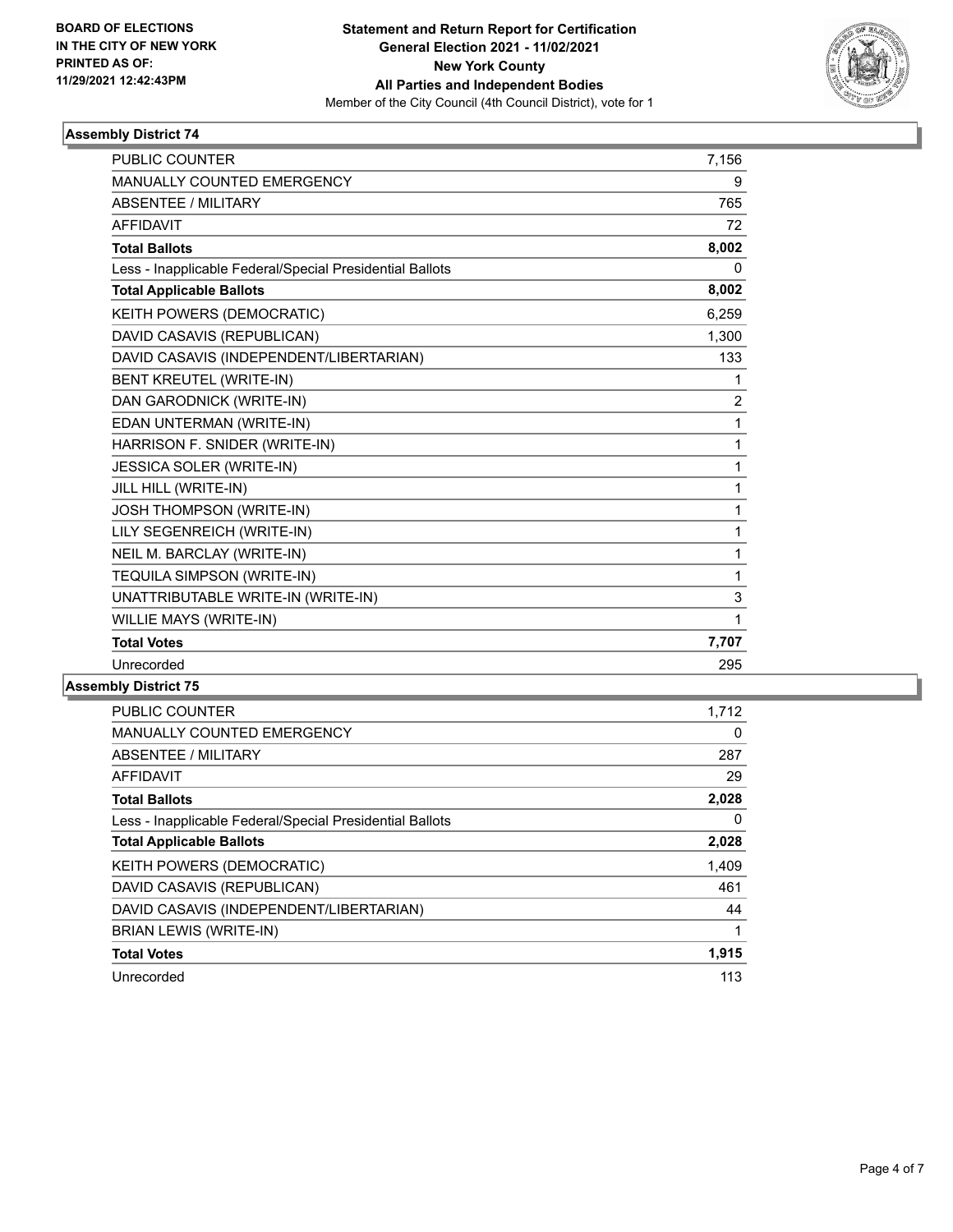

| PUBLIC COUNTER                                           | 2,479 |
|----------------------------------------------------------|-------|
| <b>MANUALLY COUNTED EMERGENCY</b>                        | 0     |
| ABSENTEE / MILITARY                                      | 409   |
| <b>AFFIDAVIT</b>                                         | 36    |
| <b>Total Ballots</b>                                     | 2,924 |
| Less - Inapplicable Federal/Special Presidential Ballots | 0     |
| <b>Total Applicable Ballots</b>                          | 2,924 |
| KEITH POWERS (DEMOCRATIC)                                | 2,100 |
| DAVID CASAVIS (REPUBLICAN)                               | 655   |
| DAVID CASAVIS (INDEPENDENT/LIBERTARIAN)                  | 31    |
| ANTHONY KASSAS (WRITE-IN)                                | 1     |
| JAYSON TRAXLER (WRITE-IN)                                | 1     |
| MARK FOLEY (WRITE-IN)                                    | 1     |
| MICHAEL BLOOMBERG (WRITE-IN)                             | 1     |
| UNATTRIBUTABLE WRITE-IN (WRITE-IN)                       | 2     |
| <b>Total Votes</b>                                       | 2,792 |
| Unrecorded                                               | 132   |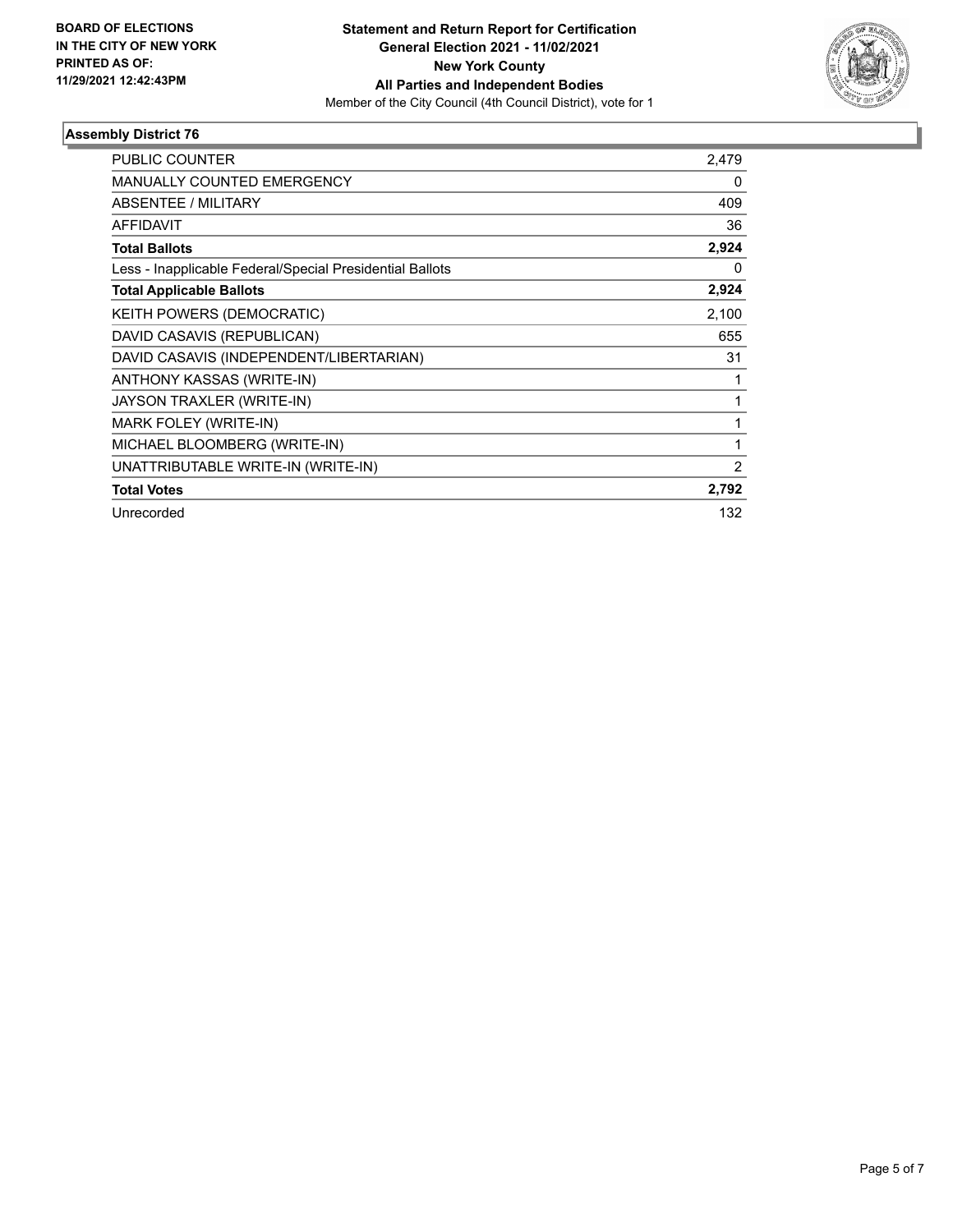

#### **Total for Member of the City Council (4th Council District) - New York County**

| PUBLIC COUNTER                                           | 27,344       |
|----------------------------------------------------------|--------------|
| MANUALLY COUNTED EMERGENCY                               | 9            |
| <b>ABSENTEE / MILITARY</b>                               | 4,722        |
| <b>AFFIDAVIT</b>                                         | 282          |
| <b>Total Ballots</b>                                     | 32,357       |
| Less - Inapplicable Federal/Special Presidential Ballots | 0            |
| <b>Total Applicable Ballots</b>                          | 32,357       |
| KEITH POWERS (DEMOCRATIC)                                | 23,153       |
| DAVID CASAVIS (REPUBLICAN)                               | 7,174        |
| DAVID CASAVIS (INDEPENDENT/LIBERTARIAN)                  | 495          |
| ADRIENNE ROTHSCHILDS (WRITE-IN)                          | 1            |
| ALEXANDRA RABINOWITZ (WRITE-IN)                          | 1            |
| ALLIE RYAN (WRITE-IN)                                    | 2            |
| ANTHONY KASSAS (WRITE-IN)                                | $\mathbf{1}$ |
| BENT KREUTEL (WRITE-IN)                                  | 1            |
| <b>BRIAN LEWIS (WRITE-IN)</b>                            | 1            |
| CAROL J. SHINE (WRITE-IN)                                | 1            |
| DAN GARODNICK (WRITE-IN)                                 | 3            |
| DENISE Y. BREENER (WRITE-IN)                             | 1            |
| DOUGLAS LEVINE (WRITE-IN)                                | $\mathbf 1$  |
| DR. MICHAEL M. VRANIC (WRITE-IN)                         | 1            |
| EDAN UNTERMAN (WRITE-IN)                                 | 1            |
| EVAN S COWIT (WRITE-IN)                                  | 1            |
| HARRISON F. SNIDER (WRITE-IN)                            | 1            |
| HARRISON MANIN (WRITE-IN)                                | 1            |
| JAYSON TRAXLER (WRITE-IN)                                | $\mathbf 1$  |
| JESSICA SOLER (WRITE-IN)                                 | 1            |
| JILL HILL (WRITE-IN)                                     | 1            |
| JORDI MURPHY YANG (WRITE-IN)                             | 1            |
| <b>JOSH THOMPSON (WRITE-IN)</b>                          | 1            |
| JULIE MENIN (WRITE-IN)                                   | 1            |
| KARA DUNN (WRITE-IN)                                     | $\mathbf{1}$ |
| LILY SEGENREICH (WRITE-IN)                               | 1            |
| MARK FOLEY (WRITE-IN)                                    | 2            |
| MARK FOLLY (WRITE-IN)                                    | 1            |
| MICHAEL BLOOMBERG (WRITE-IN)                             | 1            |
| MIKE BERNSTEIN (WRITE-IN)                                | 1            |
| NEIL M. BARCLAY (WRITE-IN)                               | 1            |
| RAFEAL REYES (WRITE-IN)                                  | 1            |
| RENEE BERNSTEIN (WRITE-IN)                               | 1            |
| RICK JORGENSEN (WRITE-IN)                                | 1            |
| SAMUEL LO (WRITE-IN)                                     | 1            |
| TEQUILA SIMPSON (WRITE-IN)                               | 1            |
| UNATTRIBUTABLE WRITE-IN (WRITE-IN)                       | 9            |
| WILLIE MAYS (WRITE-IN)                                   | 1            |
| <b>Total Votes</b>                                       | 30,869       |
|                                                          |              |